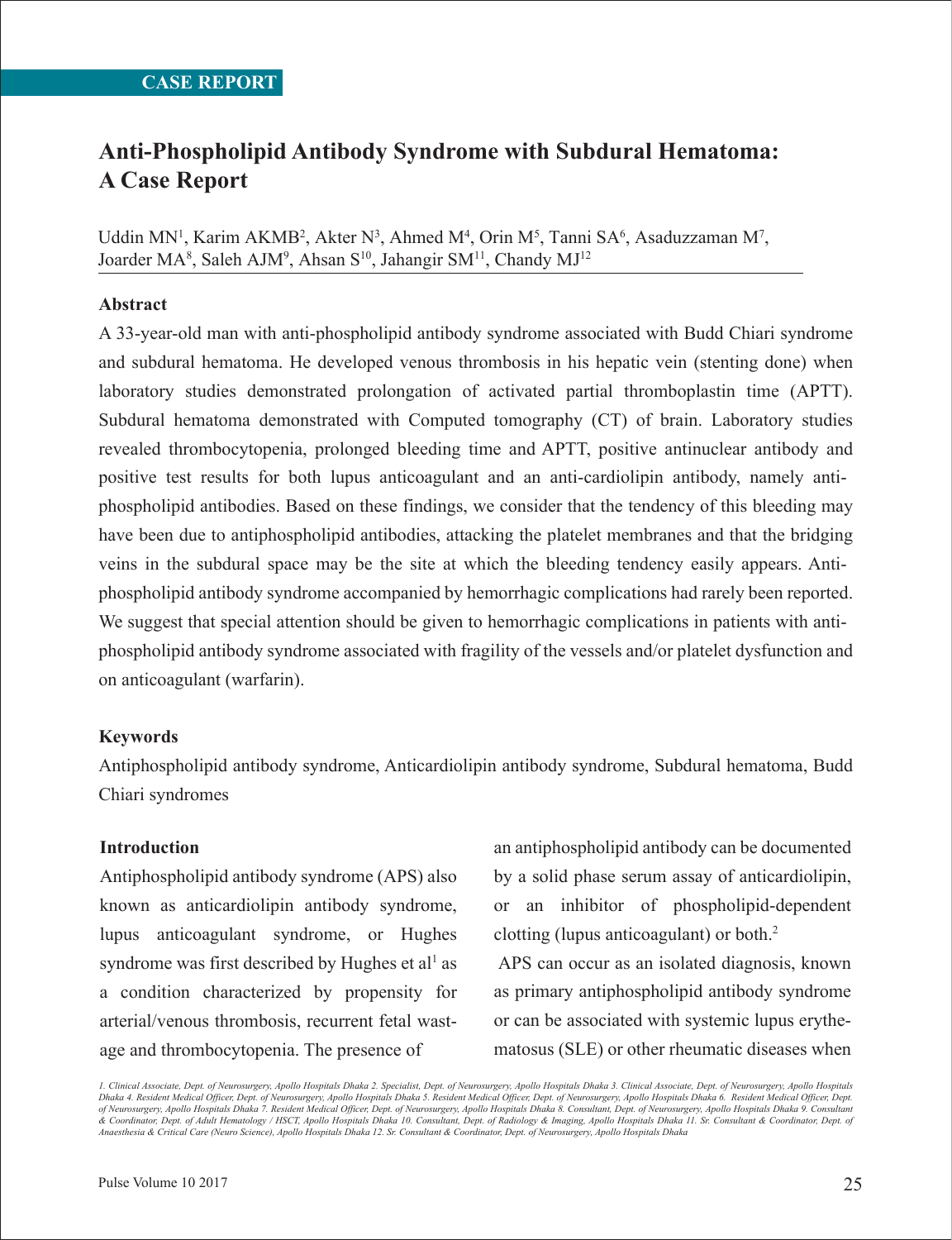when it is known as secondary APS.<sup>3</sup> Even though APS is a condition commonly associated with arterial or venous thrombosis, very rarely it can lead on to hemorrhage also.<sup>4</sup> This occurs when patients with APS develop antibodies directed against prothrombin leading on to clinically significant hypoprothrombinemia leading to hemorrhage. There are only very few case reports of lupus anticoagulant- hypoprothrombinemia syndromes. Spontaneous subdural hematoma is unusual and difficult to treat. Herein, we report a case of Budd Chiari syndromes secondary to APS who presented with subdural hematoma.

#### **Case report**

A 33 years old male presented to us with the history of sudden severe headache and nausea for 3 weeks. He had history of admission under gastroenterology due to oral bleeding, oral ulcer and severe headache 3 weeks back. He was diagnosed to have grade II/III oesophageal varices which was treated by endoscopic variceal Ligation (EVL) and bilateral subdural hematoma which was treated conservatively. He was known case of antiphospholipid antibody syndrome with Budd Chiari Syndrome, stenting of hepatic venous thrombosis done on July 2015 and was on anticoagulant warfarin. His INR at the time of the episode of subdural hematoma was 12 and he was receiving warfarin 5 mg daily. Computed tomography (CT) and CT angiography showed bilateral chronic subdural hematoma (left >right) (Fig. 1). Other investigations revealed thrombocytopenia (60

 $10^{\circ}9$ /L), prolonged bleeding time (12 minutes, reference range 2-7 minutes) and prolong APTT (50 secs, reference range 25-31.3 sec), positive antinuclear antibody and positive test results for both lupus anticoagulant (2.49, Reference range <1.20) and an anticardiolipin antibody (15.28 U/ml, Cut off value – 10 U/ml).

A diagnosis of Budd Chiari Syndrome secondary to antiphospholipid antibody syndrome with subdural hematoma (left >right) was made. We treated him by surgical intervention burr hole and evacuation of hematoma with precaution by involving hematology and gastroenterology department. We prepared him by holding oral anticoagulant, transfusion of apheresis platelet for thrombocytopenia and fresh frozen plasma (FFP) to correct APTT. Anticoagulant was resumed from the second postoperative day in the form of low molecular weight heparin with close monitoring for bleeding. Anticoagulant was shifted to oral form with rivaroxaban instead of warfarin from 10th POD onwards. A repeat CT Scan of brain was carried out (Fig. 2). Presently, he is maintaining his INR around 1.5-2 for last 4 months without further episodes of thrombosis or bleeding.

#### **Discussion**

APS is a syndrome complex characterized by recurrent venous/arterial thrombosis, obstetrical complications like recurrent fetal loss, intrauterine growth retardation, and thrombocytopenia. It can occur as a primary disease without any underlying connective tissue disease when it is known as primary APS, and also as a complica-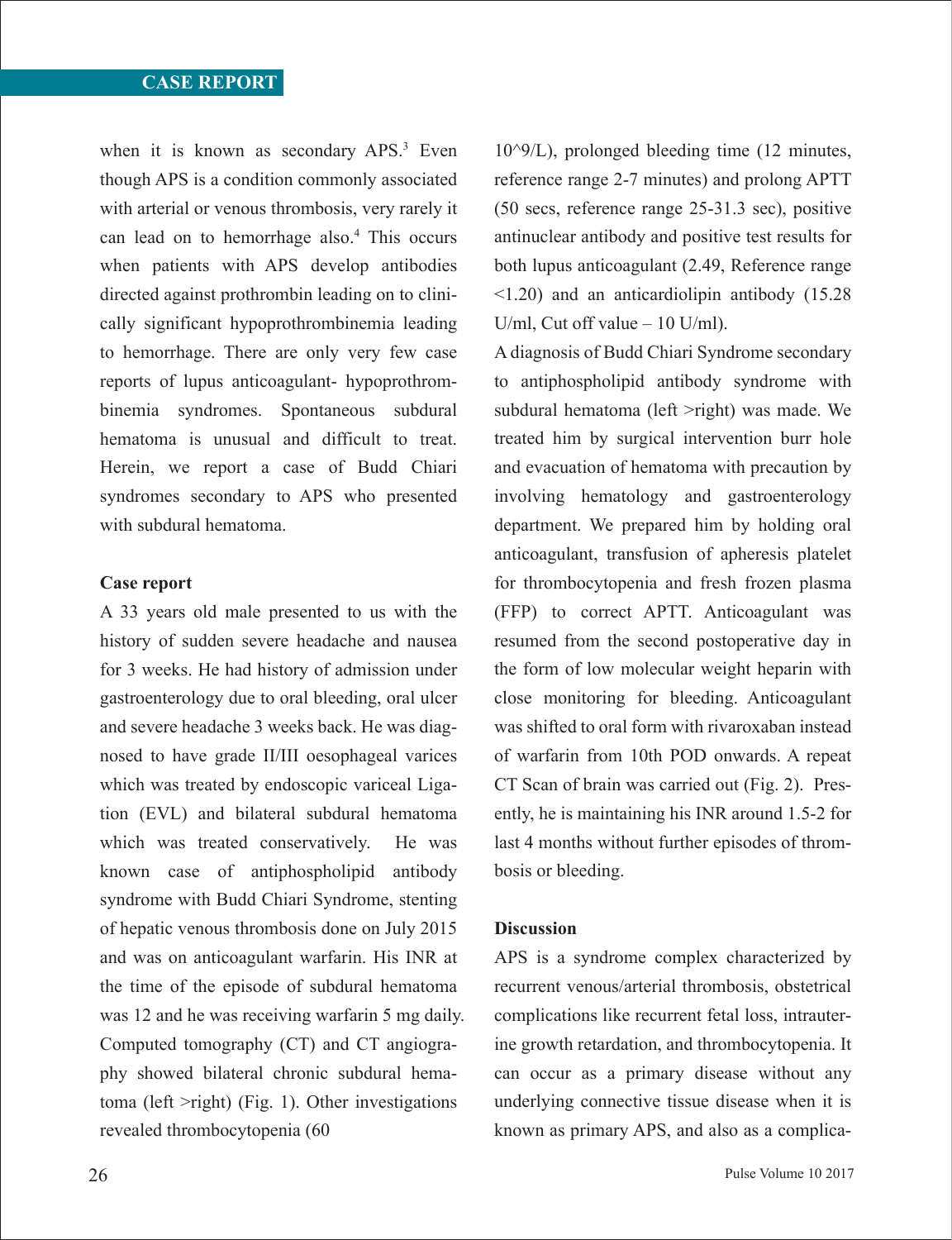

Fig. 1: Preoperative CT scan<br>
Fig. 2: Postoperative CT scan

also as a complication secondary to SLE or lupus like syndromes.

Our patient had history of positive lupus anticoagulant and anticardiolipin antibodies. This patient also had prolonged APTT, high International normalize ratio (INR) and low platelet count. These features suggest that the patient had associated secondary APS also.

Antiphospholipid antibody syndrome (APS) is one of the major causes of acquired thrombophilia, in which venous or arterial thrombosis, or both, may occur. But patients with the lupus anticoagulant directed against prothrombin, on rare occasions, may develop clinically important hypoprothrombinemia leading to hemorrhage. This is a very rare complication of APS and has previously been reported to occur more often in children.<sup>5</sup> The high rate of recurrence of thrombosis suggests that these patients require longterm anticoagulation. Prospective studies have shown that treatment with warfarin is highly effective in preventing recurrent thrombosis as compared to



aspirin. However, there is still no consensus about the duration and dosage of prophylactic antithrombotic therapy. Studies suggest that oral anticoagulation should be maintained long term and the International Normalized Ratios (INR) should be around 3 in patients who have experienced previous thrombotic events. High intensity anticoagulation (INR >3) was associated with 90% probability of a five-year thrombosisfree follow up.<sup>6</sup> However, the benefits of longterm and high intensity anticoagulation should be weighed against the risks of bleeding. Hart et al suggested that intracranial haemorrhage is the most common, feared, and frequently lethal complication of oral anticoagulation.7 Age (older than 65), uncontrolled hypertension, combination of warfarin and aspirin, drug interaction between azathioprine and warfarin, and concomitant administration of oral anticoagulants and methylprednisolone have been identified as risk factors for bleeding in patients with  $APS.$ <sup>8</sup>

Our patient was young and did not have any of